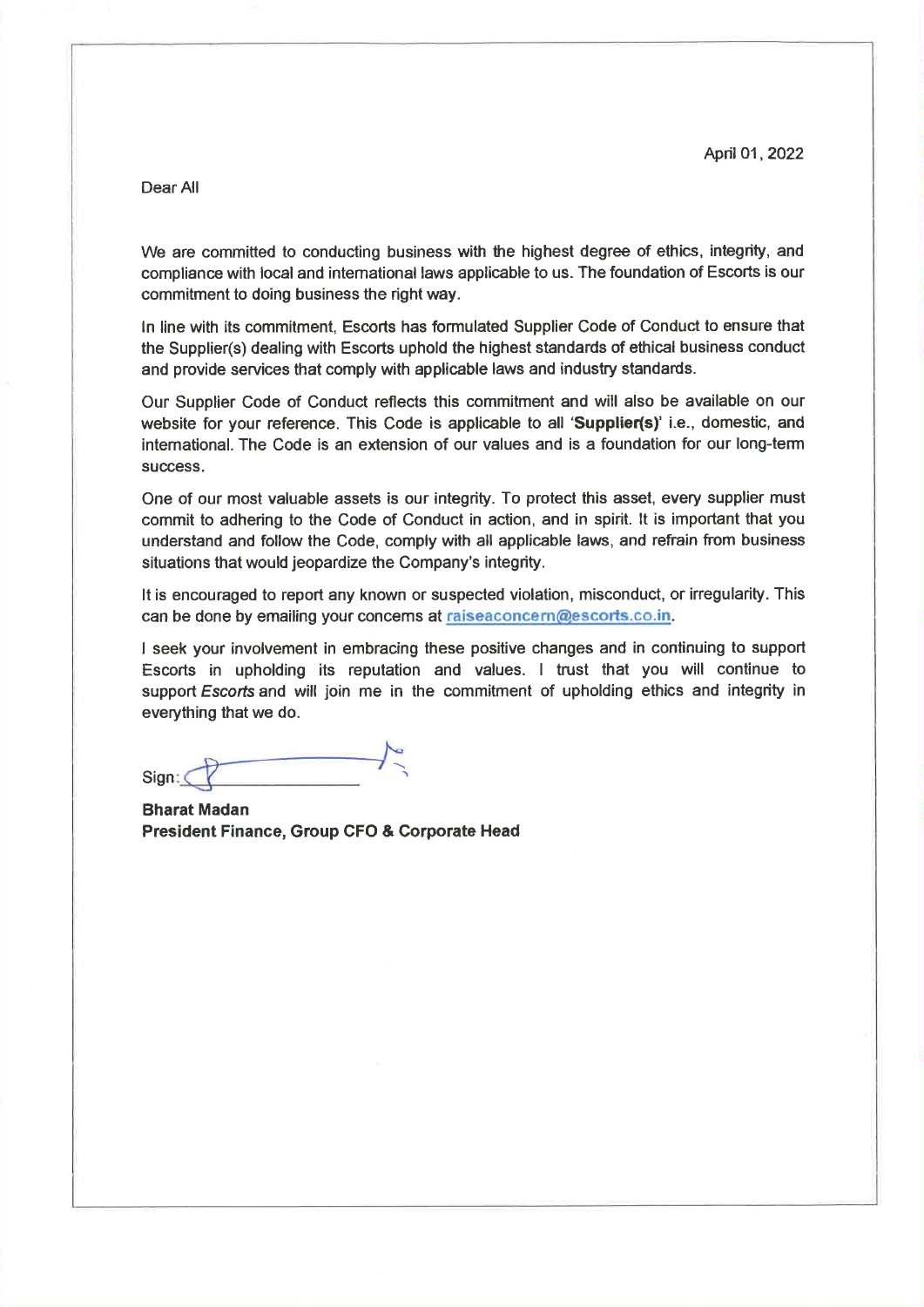# **Escorts Limited Supplier Code of Conduct**

Date – 01 April, 2022 Version 1.0

Page **1** of **5**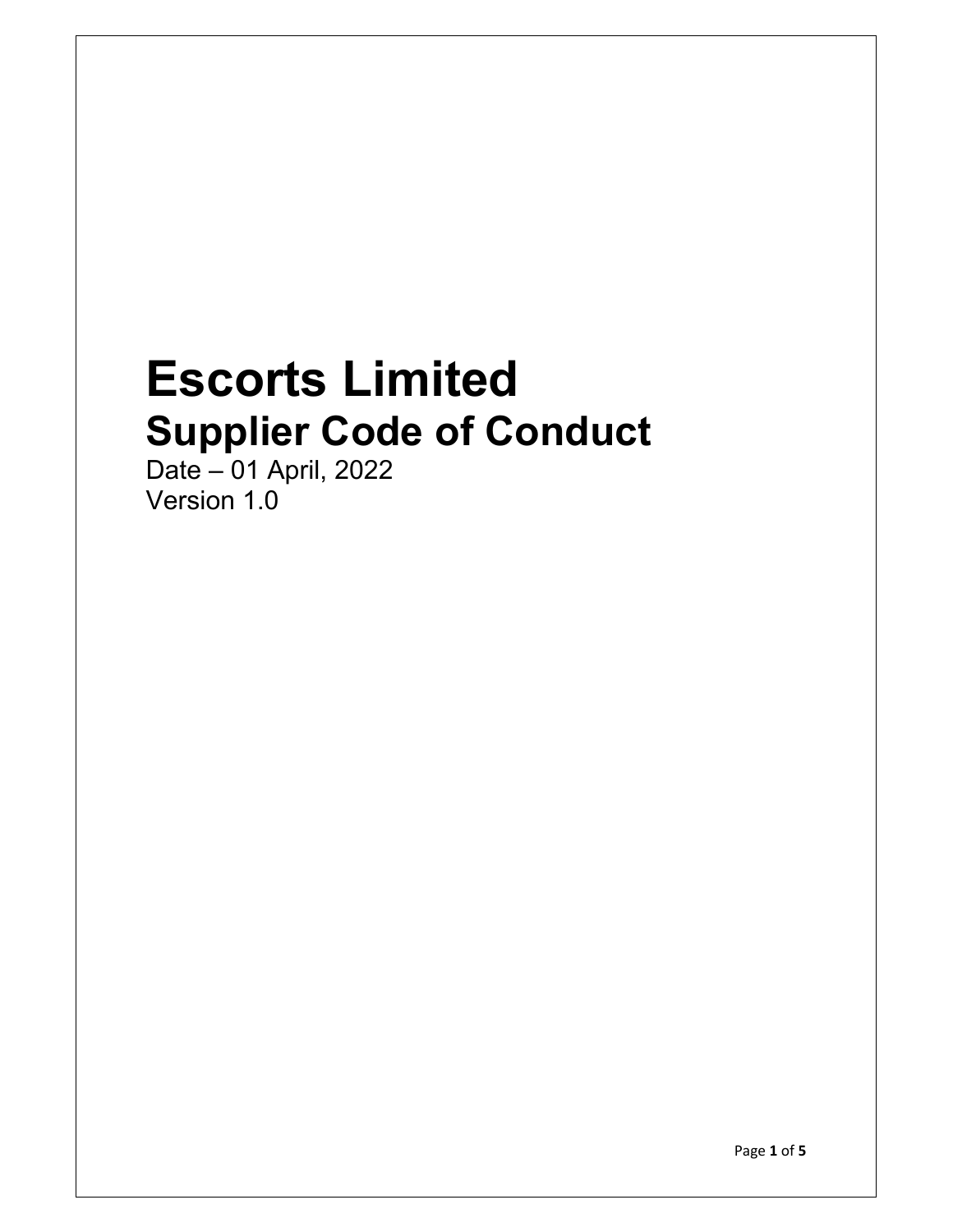#### **Introduction**

## **Preamble**

Escorts Limited, along with it's subsidiaries, affiliates and divisions ("Escorts") are committed to uphold core values and principles for conducting business in a legally compliant and ethical manner. In line to its commitment, Escorts has formulated this Supplier Code of Conduct (hereinafter referred to as the "**Code**") to ensure that the Supplier(s) dealing with Escorts upholds the highest standards of ethical business conduct and provide services that comply with applicable laws and industry standards.

# **Applicability of this Code**

This Code is applicable to all '**Supplier(s)**' i.e., domestic, and international. The term 'Supplier(s)' as referred herein includes all suppliers, service providers, traders, vendors, /consultants, agents, contractors, third parties, including their employee(s) and other representatives, who have a active business relationship with or to provide, to sell, seek to sell, any kinds of goods or services to Escorts ("Business Relationship").

While conducting their Business Relationship with Escorts, the Supplier(s) shall adhere to the following basic requirements:

# **1. Legal & Regulatory Compliance**

## **i. Anti-Corruption**

- Supplier(s) shall not indulge in any practice of unethical behaviour, like offering or promising advantage (in form of money or kind) to obtain any favour / advantage / order from any person connected with Escorts.
- Supplier(s) shall not engage in any unethical practice or illegal activity (money laundering, corruption etc.).
- The Supplier(s) shall comply with the provisions of the Prevention of Corruption Act, 1988 or any other anti-bribery laws and regulations as applicable from time to time.

#### ii. **Fair Competition**

- The Supplier(s) shall indulge in fair business practices and work with highest standards of trust and integrity.
- Supplier(s) shall not indulge in any practice affecting free competition, including exchange of competitive information like prices or rates with any third entity. In addition, bid rigging is strictly prohibited.

# iii. **Compliance with Tax laws**

 The Supplier(s) shall comply with all applicable tax laws and regulations, as applicable from time to time.

# iv. **Data Privacy**

- The Supplier(s) shall ensure that all assets (whether tangible or intangible) of Escorts are used for legitimate and authorized business purposes only.
- Supplier(s) shall keep any confidential information in strictest confidence and not misuse it in any manner, even after cessation/termination of contract with Escorts.
- The Supplier(s) shall not sell or disclose the Personal Data related to Escorts or it's customers to any third party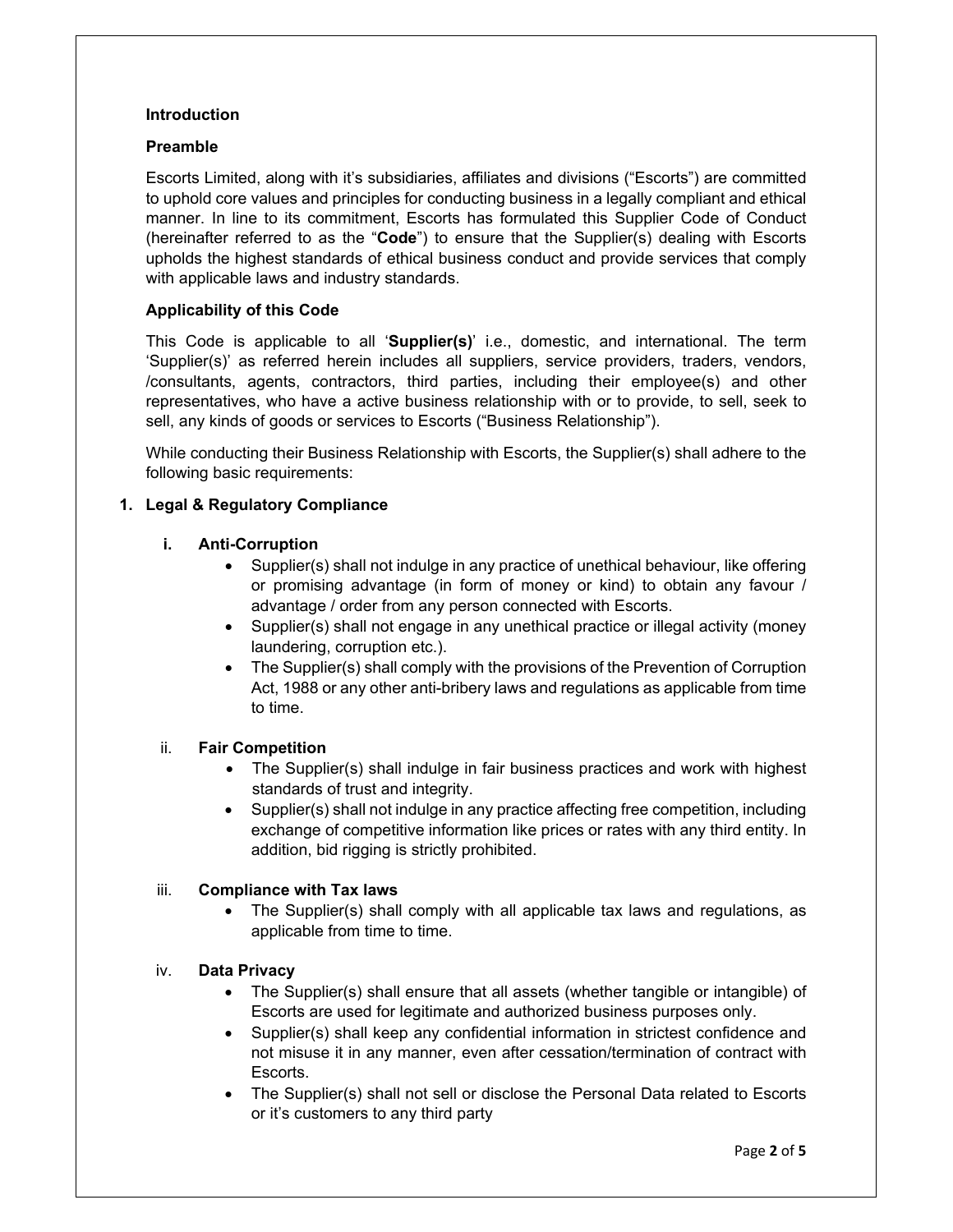- The Supplier(s) shall not retain, use, disclose or otherwise process the Personal Data outside of the direct business relationship with Escorts.
- The Supplier(s) shall comply (and ensure that its contractors, agents or related third parties comply) with applicable Data Privacy Laws at all times when performing the works / services for Escorts

# v. **Intellectual Property & Confidentiality**

 The Supplier(s) shall protect the intellectual property rights or proprietary material related to / supplied by Escorts and only use information which is legitimately acquired. The Supplier(s) shall not infringe any confidential, proprietary, intellectual property, technology of Escorts, which comes to its knowledge during the course of its business relationship / dealings with Escorts. In case of sub-contracting, sharing of confidential information should be made only with the prior written consent of Escorts

## 2. **Ethical Business Practices**

## **i. Conflict of Interest**

- The Supplier(s) shall not engage in monetary or other commercial relationship with any Escorts employee(s) & their relatives that leads to conflict of interest for Escorts. The Supplier(s) shall forthwith report to Escorts, any situation, where an employee or professional under contract with Escorts may have an interest of any kind in the Supplier(s) business or any kind of economic ties with the Supplier(s). Relatives for the purpose of this code shall include the below:
	- a. Spouse
	- b. Children including step-children
	- c. Children's spouses
	- d. Parents including step-parents
	- e. Mother-in-law and father-in-law
	- f. Sisters or brothers and their spouses
	- g. Any other relative/friend with whom an employee has a close relationship

#### **ii. Record Keeping**

- The Supplier(s) shall maintain up-to-date books and records including compliance with applicable regulations and accounting principles.
- The Supplier(s) shall not indulge in reporting false/incorrect information in order to mislead or misinform Escorts, in any manner whatsoever.

## **iii. Gifts & Improper Payments**

 Supplier(s) shall not accept/make *(including solicitation or offer)* any gift/favour in cash or kind from/to employee(s) or agents of Escorts to secure any favours / advantage / order.

#### **iv. Confidential Reporting**

• The Supplier(s) shall provide for an open and confidential concern reporting mechanism allowing their employees / agents / contractors to escalate concerns within their organization, without any fear of retaliation and conduct timely investigations, wherever needed.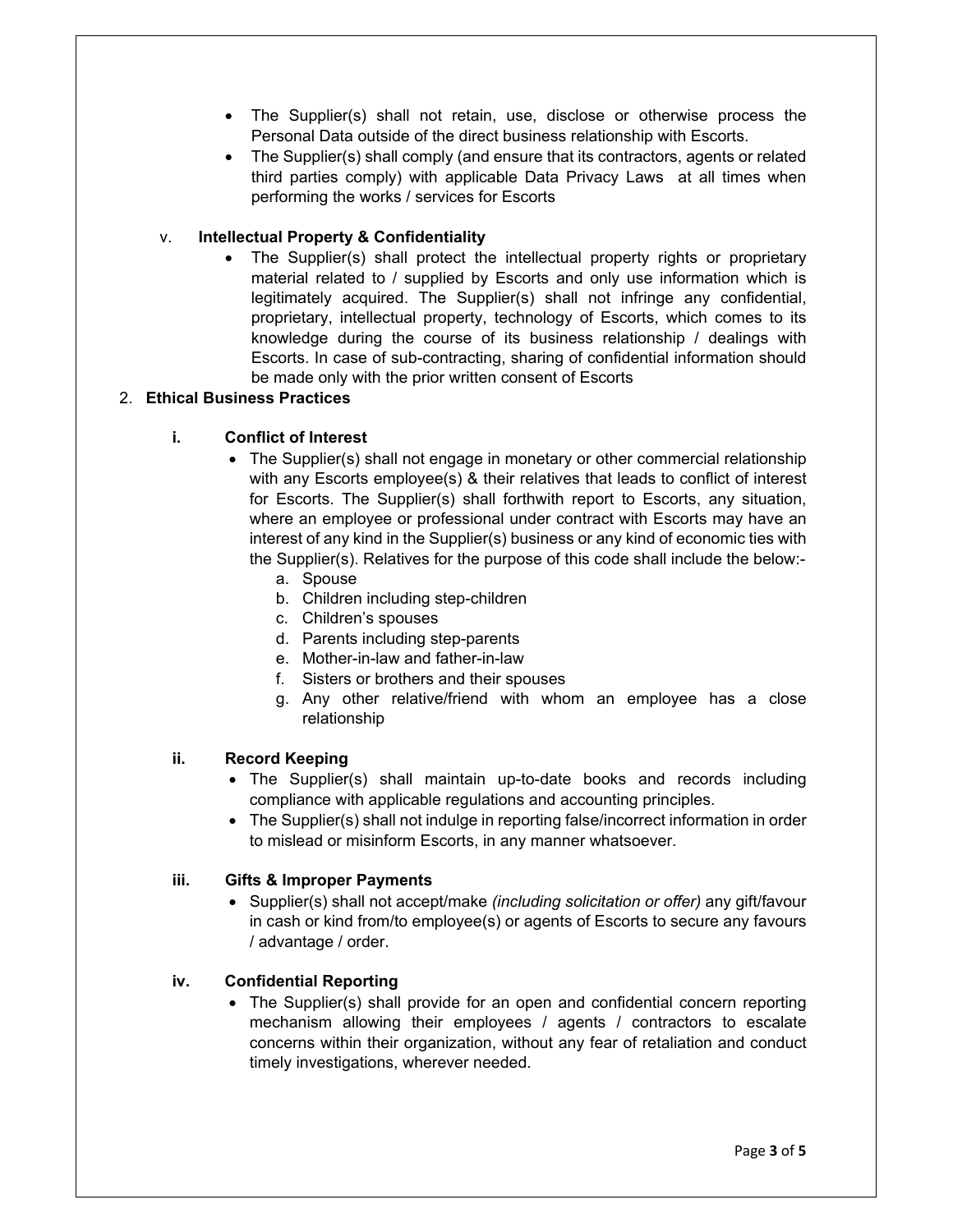## **v. Monitoring**

- Supplier(s) shall allow Escorts to audit or inspect Supplier(s) facilities to confirm their compliance with this Code when requested by Escorts with reasonable notice.
- Escorts reserves the right to take necessary action, including immediate removal/termination of any Supplier(s) who act in a manner that is unlawful or contrary with the provisions of this Code and/or which may cause harm to the goodwill, reputation or brand image of Escorts in any manner whatsoever.

# **3. Environmental & Social Regulations**

## **i. Health & Safety**

.

- $\bullet$  Supplier(s) shall provide its employees with a safe and healthy working environment and comply with all applicable laws and regulations regarding working conditions.
- Supplier(s) shall abide with all applicable laws, rules and regulations pertaining to Environmental, Health and Safety, including any applicable operational policies of Escorts, while executing any work/services.
- Supplier(s) shall further ensure that their employee(s) are adequately trained & competent for the work that they undertake.

# ii. **Labour and Human Rights**

- Supplier(s) shall have respect for human rights and ensue that its personnel do not suffer harassment in any form or manner whatsoever.
- $\bullet$  Supplier(s) shall not employ a minor in any capacity and shall ensure that there is no use of forced or compulsory labour at their workplace.
- Supplier(s) must comply with applicable laws, rules and regulations governing working hours and minimum wages .

# **4. Responsibilities under this Code as Escorts Supplier(s)**

- Supplier(s) shall notify Escorts regarding any suspected, illegal, unethical, improper behaviour relating to its dealings with Escorts, or violation of this Code by Escorts employee(s) via email on **raiseaconcern@escorts.co.in**
- Supplier(s)s will take responsibility to require adherence to the principles of this Code from their own direct vendors / contractors and shall exercise necessary diligence in verifying that these principles are being duly adhered to in their supply chains.

#### **5. Modifications**

Escorts reserves the sole right to amend this Code at any time without prior notice.